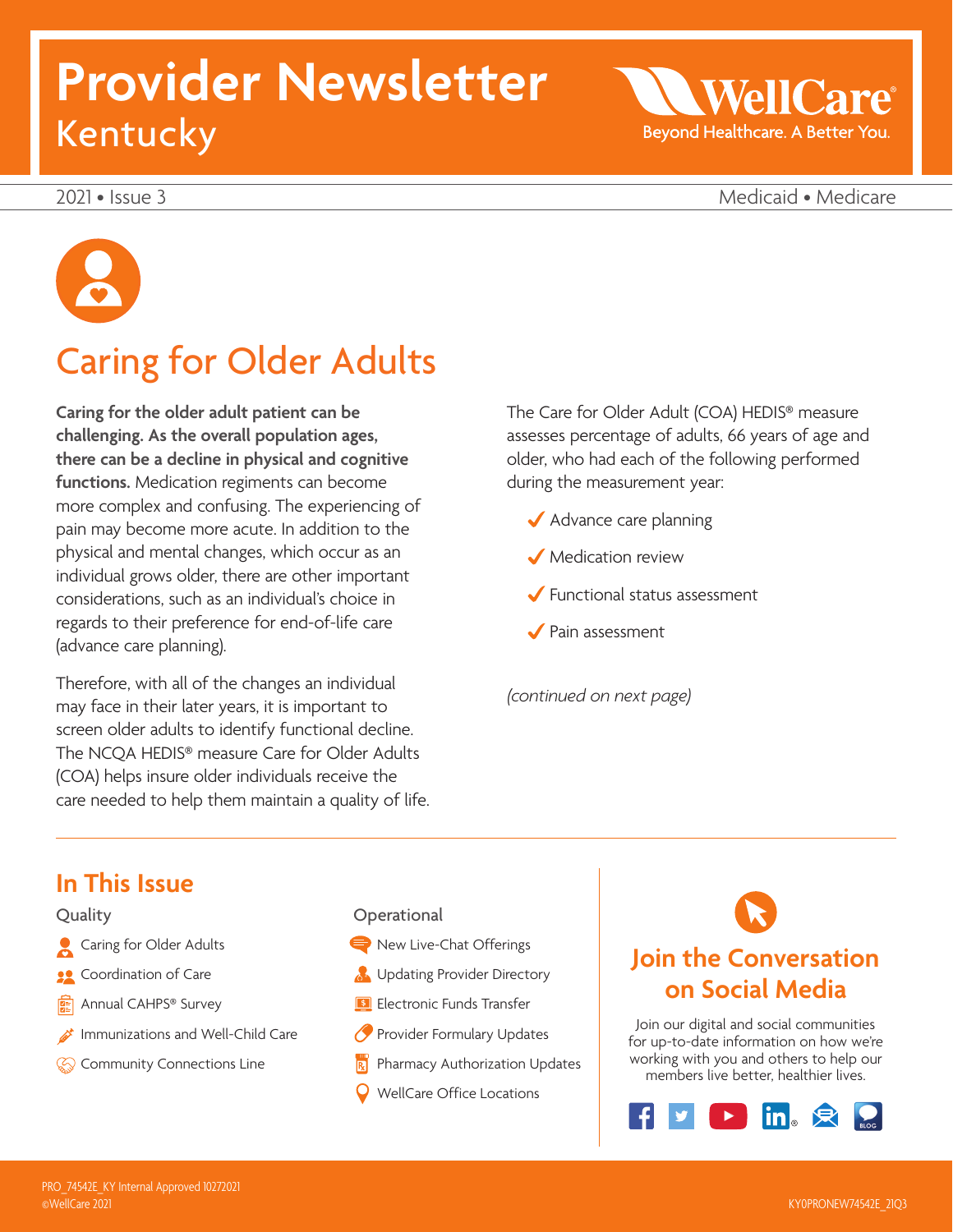

# Caring for Older Adults Continued

### **What can you do to help?**

- **1** Talk to your patients about advance care planning and document the discussion in the patient's model and the patient's medical record. Even if the patient declines to discuss, or does not wish to learn more about advance care planning, document this in the medical record. Also, document if the patient has an advance directive.
- **2** Complete a medication review each visit. This is especially important if the patient has been in the bearital or FD within the past 20 days and (as if the patient is being excel for hy multiple the hospital or ED within the past 30 days and/or if the patient is being cared for by multiple providers.
- **3** Complete a functional assessment. Is there something hindering the patient's ability to perform tasks that are necessary for daily living? What can be done to assist?
- **4** Assess for pain each visit.

The performance of the above assessments should be documented in the patient's medical record.

Assessing older individuals during their visits helps ensure they can maintain their quality of life.

\*HEDIS® is a registered trademark of the National Committee for Quality Assurance (NCQA)



**Please contact your Quality Practice Advisor or Provider Relations Representative if you have questions or need assistance.**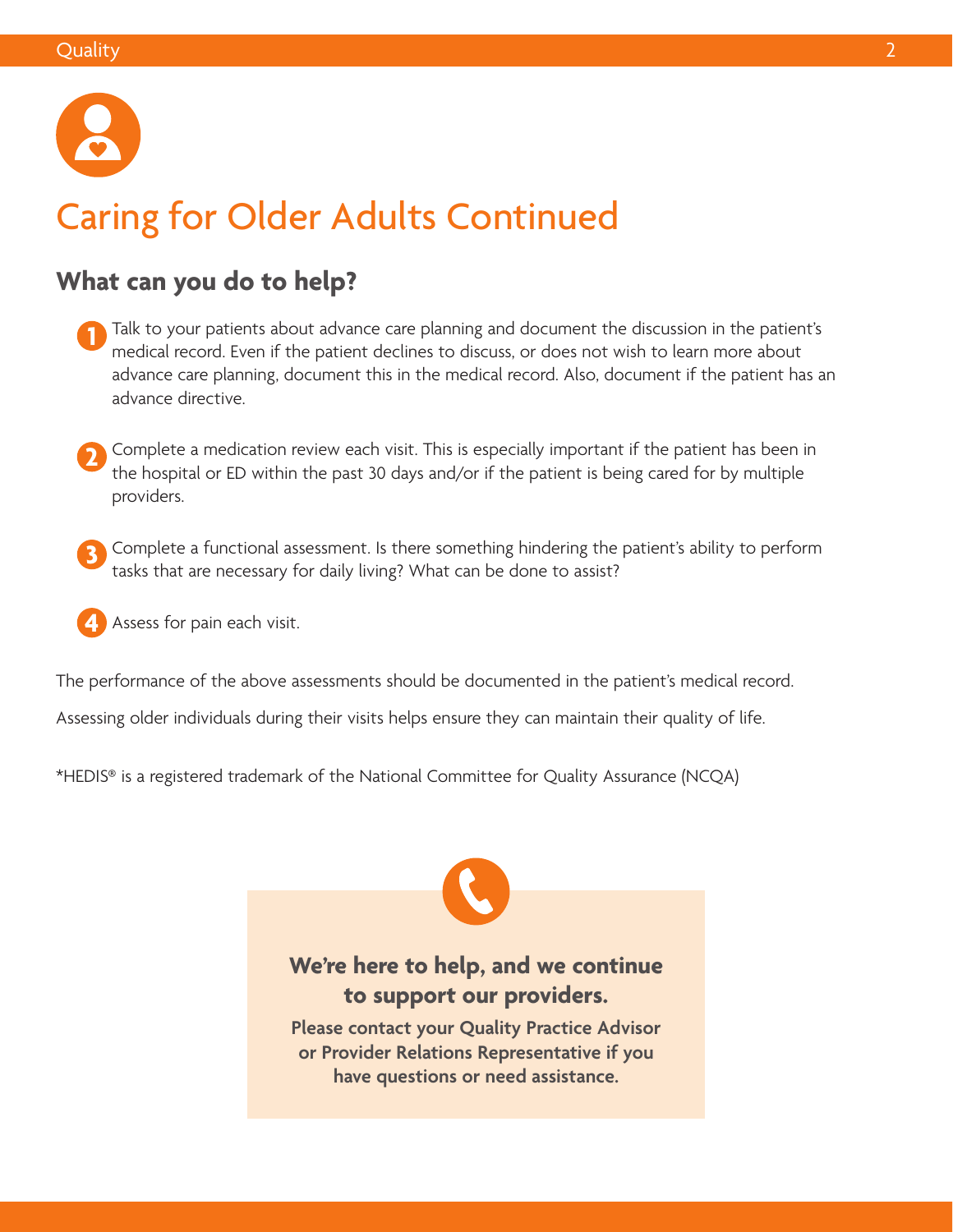

# Coordination of Care

### **HERE ARE A FEW TIPS TO HELP COORDINATE CARE FOR YOUR PATIENTS:**



Review all medications and the medication list with your patients and document this in their medical record



Schedule specialist and lab appointments while your patients are in the office



Remind your patients about annual flu shots and other immunizations



Make sure your patients know you are working with specialists on their care. Ensure you receive notes from specialists and behavioral health clinicians and reach out to them if you have not received consultation notes. Tell your patients the results of all tests and procedures. Share decision-making with patients to help them manage their care, and please follow-up on all authorizations requested for your patients.



Call or contact your patients to remind them when it is time for preventive care services, such as annual wellness exams, recommended cancer screenings and follow-up care for ongoing conditions such as hypertension and diabetes. This is especially important this year because many enrollees did not go in for their screenings due to the COVID-10 pandemic.



**Remember to view the online Provider Bulletins regularly for important updates and notices.** 

**Provider bulletins are at <https://www.wellcare.com/en/Kentucky/Providers/Bulletins>**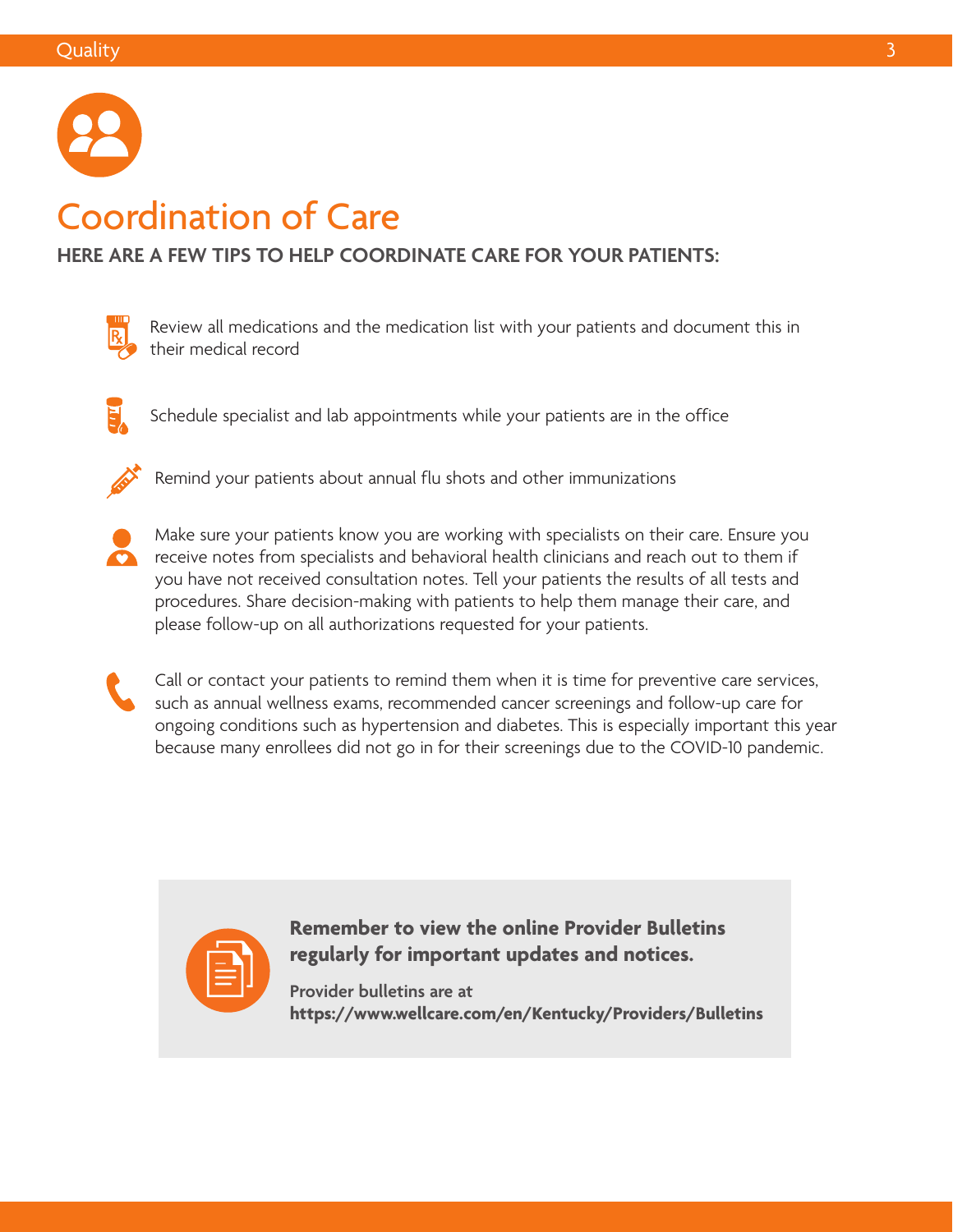

# Annual CAHPS® Survey – What Matters Most to Your Patients

The Consumer Assessment of Healthcare Providers and Systems (CAHPS®) is an annual survey mailed to an anonymous select sample of our health plan members. The purpose is to assess member experience with their providers and health plan to improve the quality of care provided. This survey focuses on asking your patients whether or how often they experienced critical aspects of health care, including communication with their doctors, understanding how to take their medications, and the coordination of their healthcare needs. **We hope you will encourage your patients to participate if selected.** 

> **The pharmacy team can affect the member experience, whether we interact with members directly or not, by ensuring that we address the following items that are addressed in the annual CAHPS survey:**

- Assist members in understanding and accessing their pharmacy benefits (i.e. what medications are/are not covered),
- Identify (and mitigate) barriers to members obtaining and taking their medications.
- Ensuring appropriate communications with providers and health plans occur to complete the processing of timely authorizations

**These factors are important for our members (your patients) to take their medications on time but also to ensure adherence of their medication regimen(s).** 



**We value and appreciate the excellent care you provide to our members and look forward to partnering with you.** 

*Source: Centers for Medicare & Medicaid Services. Consumer Assessment of Healthcare Providers & Systems (CAHPS). [https://www.cms.gov/Research-Statistics-Data-and-Systems/Research/ AHPS](https://www.cms.gov/Research-Statistics-Data-and-Systems/Research/CAHPS)*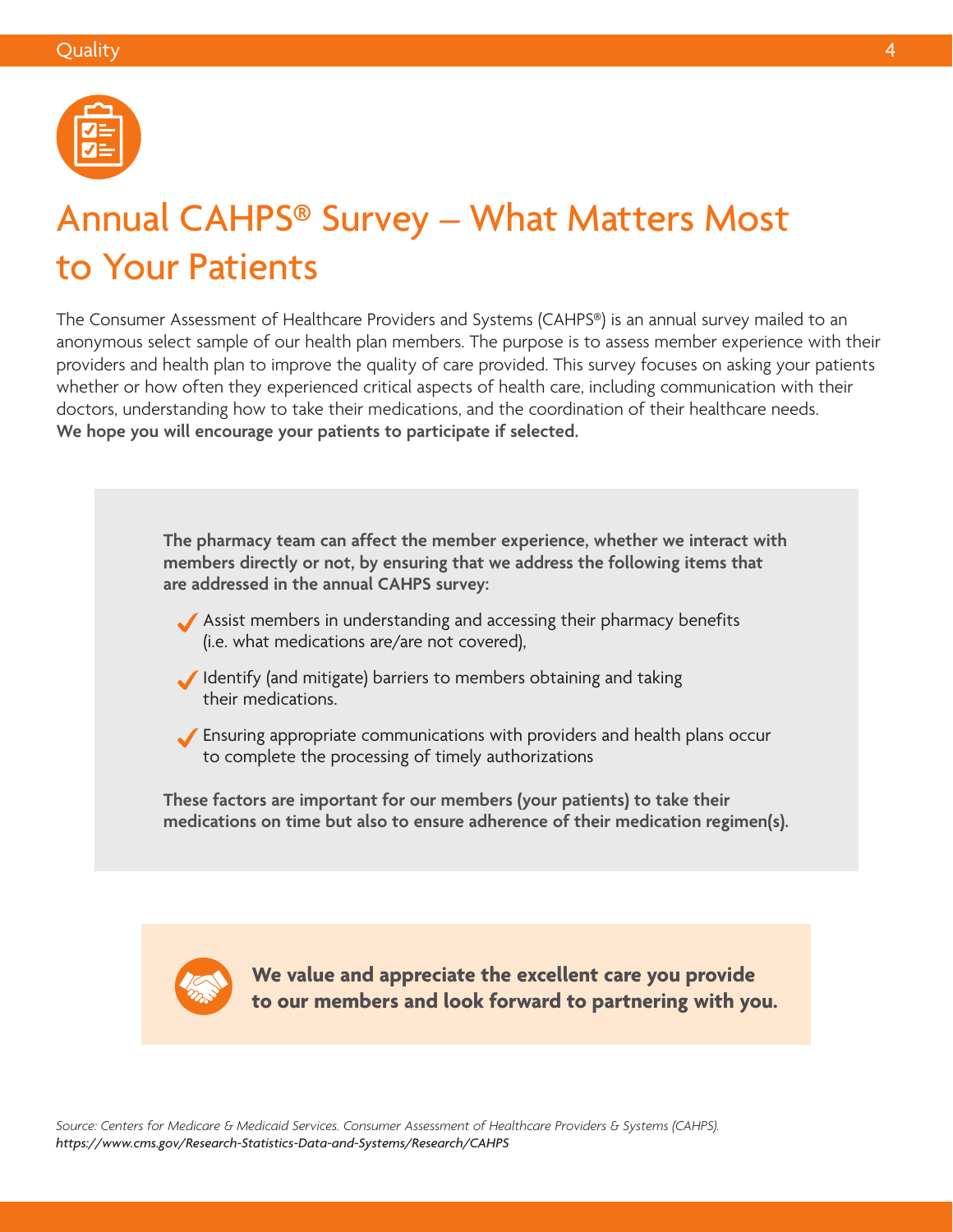

# Immunizations and Well-Child Checkups

Providers play a key role in establishing and maintaining a practice wide commitment to communicating effectively about vaccines and maintaining high vaccination rates – from providing educational materials, to being available to answer questions.

Confused parents may delay or refuse immunizations for their child due to misperceptions of disease risk and vaccine safety. A successful discussion about vaccines involves a two-way conversation, with both parties sharing information and asking questions. These communication principles can help you connect with patients and their caretakers by encouraging open, honest and productive dialogue.



### **Help educate parents on the prevention and spread of disease.**

Remind parents of the value of comprehensive well-child checkups and staying on schedule with immunizations. Remember, you may complete a comprehensive well-child checkup during a sick child visit or sports physical if the member is due for a checkup. When those patients between the ages of six months and two years come in and receive their first flu vaccination, schedule an appointment for the second vaccination.



### Community Connections Help Line

### **1-866-775-2192**

We offer non-benefit resources such as help with food, rent and utilities.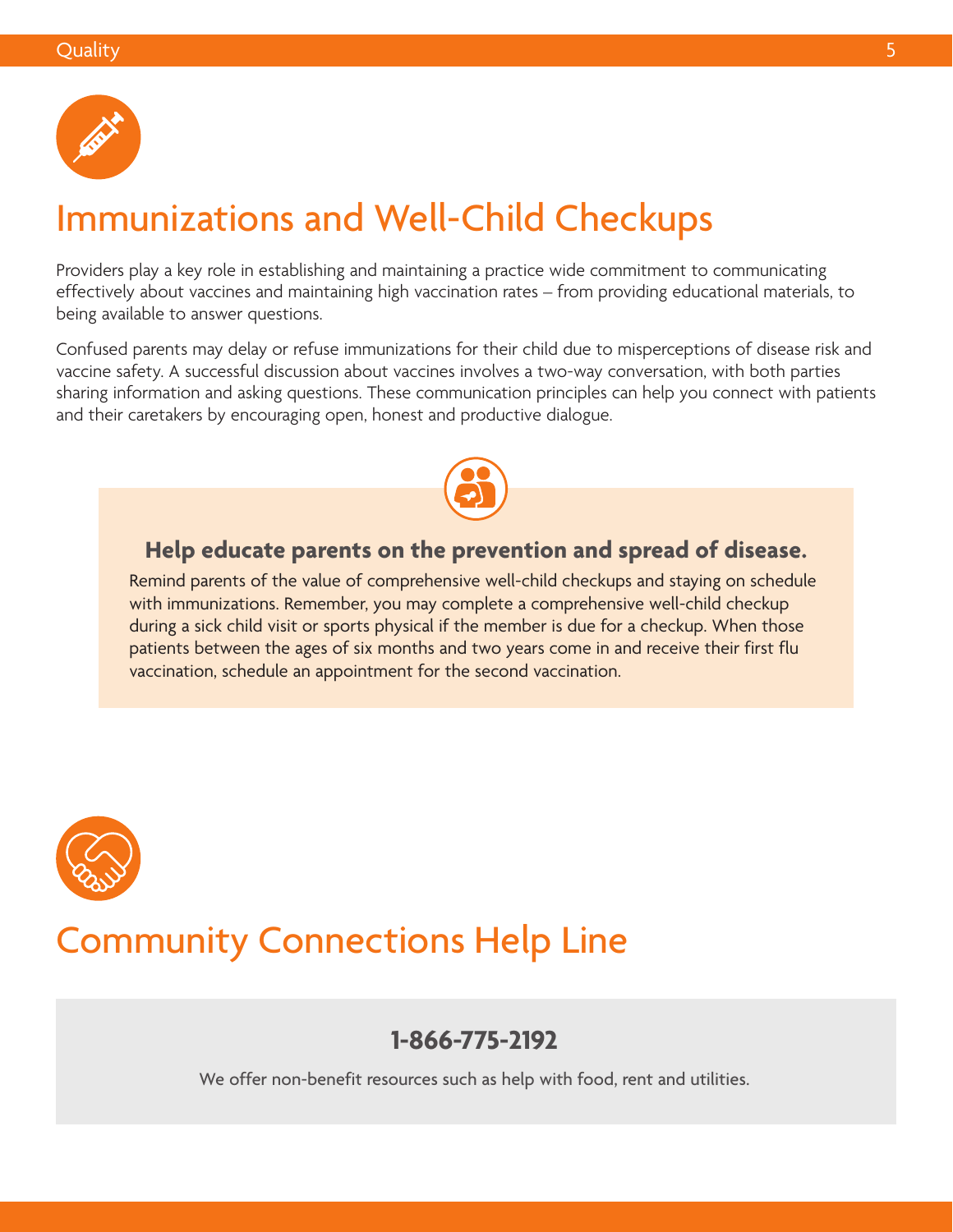

# WellCare's Provider Portal Has New Live-Chat Offerings

### **CHECK OUT ALL THE NEW WAYS PROVIDERS CAN EASILY ACCESS IMMEDIATE ASSISTANCE**

**Providers will now have more options to easily access help thanks to the new Chat offers that are now available on the Provider Portal!** 

Live-Chat agents are trained to quickly – and accurately – answer your questions.



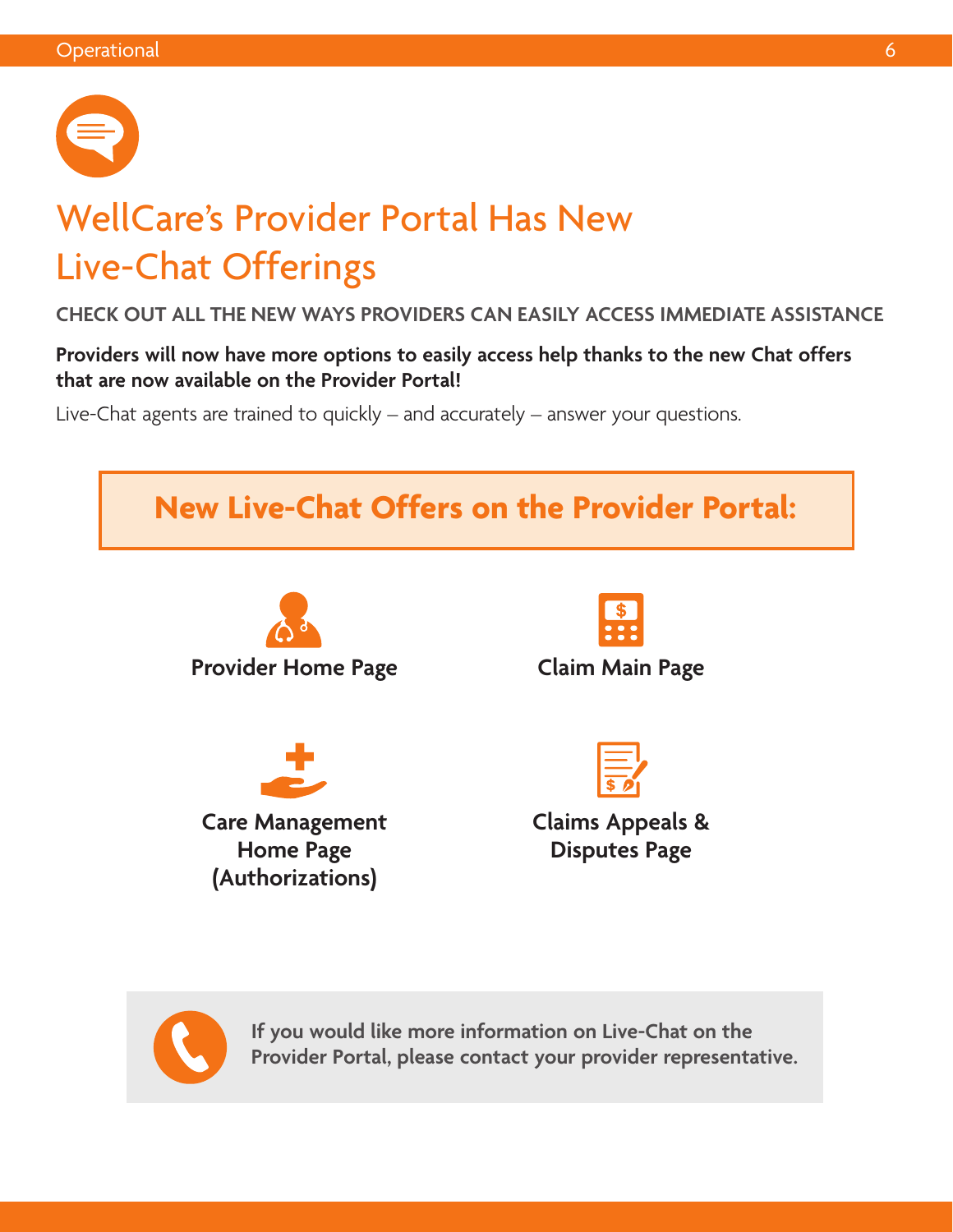

# Updating Provider Directory Information

### **WE RELY ON OUR PROVIDER NETWORK TO ADVISE US OF DEMOGRAPHIC CHANGES SO WE CAN KEEP OUR INFORMATION CURRENT.**

To ensure our members and Provider Relations staff have up-to-date provider information, please give us advance notice of changes you make to your office phone number, office address or panel status (open/closed). Thirty-day advance notice is recommended.



**Thank you for helping us maintain up-to-date directory information for your practice.** 



# Electronic Funds Transfer (EFT) Through PaySpan®

**FIVE REASONS TO SIGN UP TODAY FOR EFT:** 

- **1 You** control your banking information.
- **2 No** waiting in line at the bank.
- **3 No** lost, stolen, or stale-dated checks.
- **4** Immediate availability of funds **no** bank holds!
- **5 No** interrupting your busy schedule to deposit a check.

Setup is easy and takes about five minutes to complete. Please visit **<https://www.payspanhealth.com/nps>**  or call your Provider Relations representative or PaySpan at **1-877-331-7154** with any questions.

We will only deposit into your account, **not** take payments out.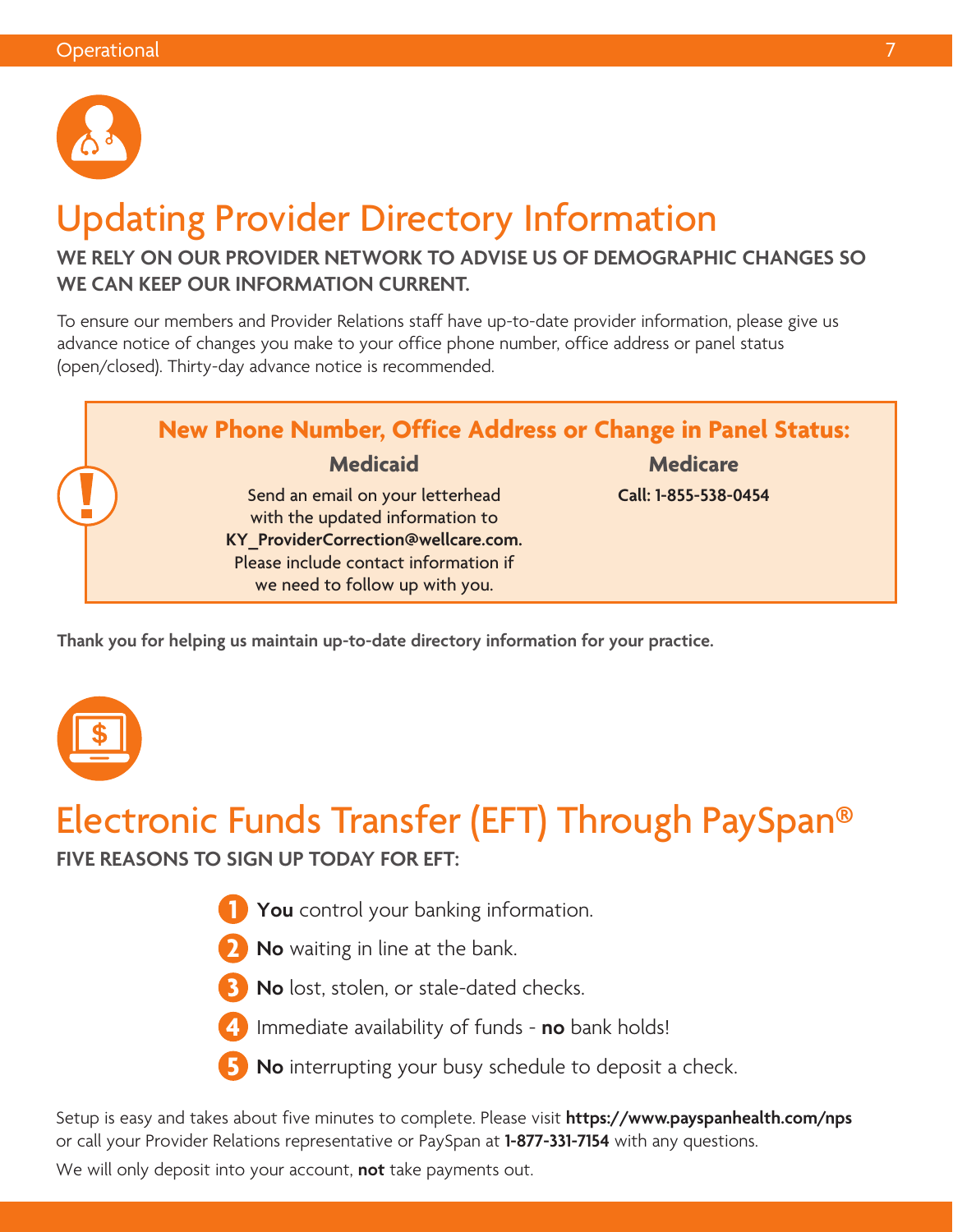

# Provider Formulary Updates

### **Medicaid:**

The WellCare Medicaid Preferred Drug List (PDL) has been updated. For drugs covered on the preferred drug list including OTCs visit MedImpact website at: **<https://kyportal.medimpact.com/>** You can also refer to the Provider Manual available at **[www.wellcare.com/Kentucky/Providers/Medicaid](http://www.wellcare.com/Kentucky/Providers/Medicaid)** to view more information regarding WellCare's pharmacy Utilization Management (UM) policies and procedures.

### **Medicare:**

The Medicare Formulary has been updated. Find the most up-to-date complete formulary at **[www.wellcare.com/Kentucky/Providers/Medicare/Pharmacy](http://www.wellcare.com/Kentucky/Providers/Medicare/Pharmacy)**. You can also refer to the Provider Manual available at **[www.wellcare.com/Kentucky/Providers/Medicare](http://www.wellcare.com/Kentucky/Providers/Medicare)** to view more information regarding WellCare's pharmacy UM policies and procedures.



# Pharmacy Authorization Updates

 **ALL PRIOR AUTHORIZATIONS WILL BE MANAGED BY MEDIMPACT.** 

Please call **1-844-336-2676** or fax all pharmacy PA requests to **1-858-357-2612** beginning July 1, 2021. You may also submit your request online through Cover My Meds, Surescripts, or CenterX ePA portals. For all medically billed drug (Jcode) PA requests, please continue to send those directly to WellCare for review.

### **prescribed drugs, including: MedImpact has created an automated PA process at the pharmacy point of sale for many commonly**



 $\blacklozenge$  Antipsychotics  $\blacklozenge$  Stimulants



**Manual PA requests may be avoided if prescribers write the member's diagnosis code (ICD-10-CM format) on the face of the prescription.**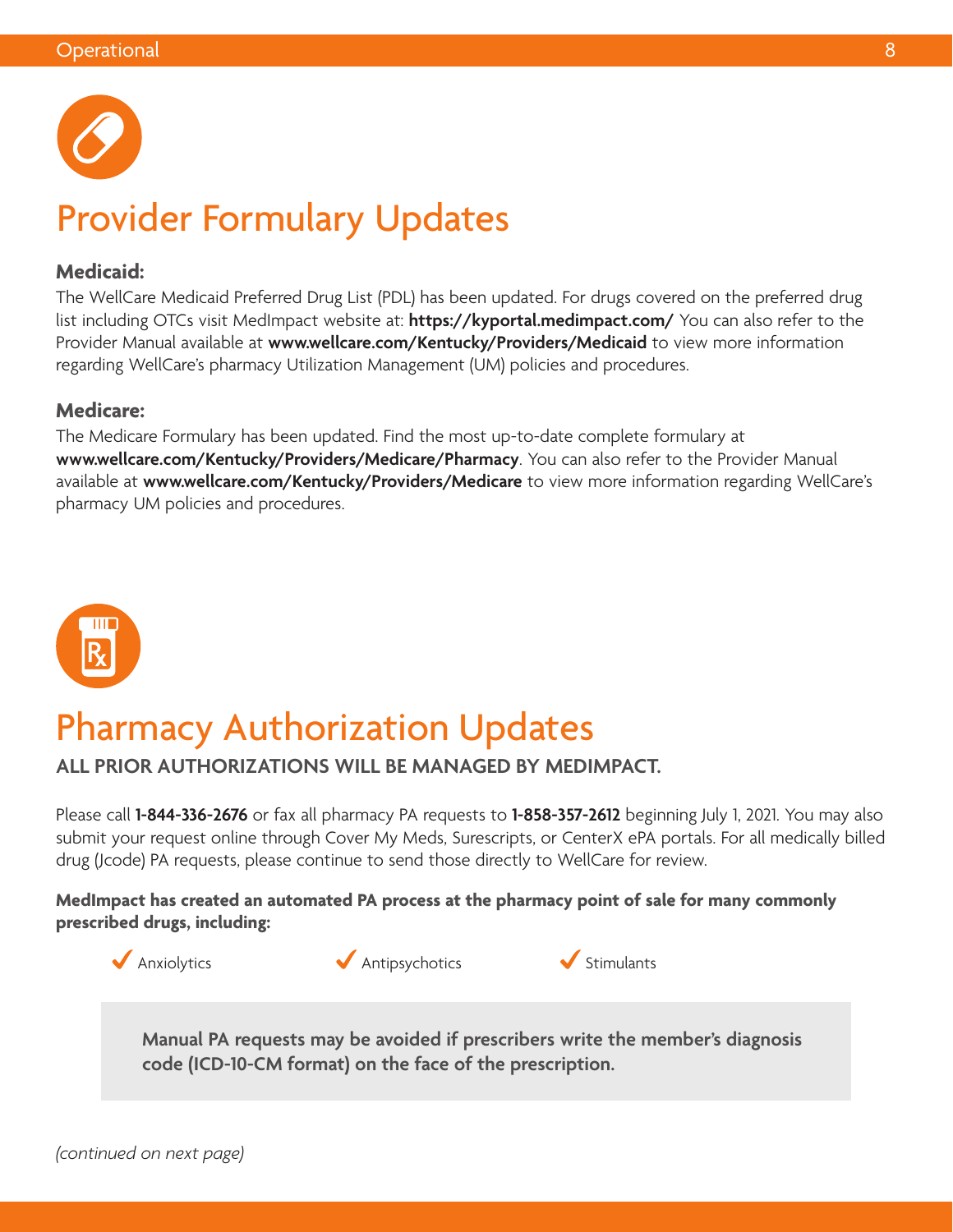

# Pharmacy Authorization Updates Continued



 prior authorization. Prescribers are encouraged to plan ahead and Effective July 11, 2021 to September 29, 2021, DMS is allowing short acting opioids to be grandfathered for 90 days for members who have a history of opioid use. New starts to therapy may require a submit prior authorization requests before September 29. Prescribers can avoid longer prior authorization call wait times by obtaining prior authorizations well in advance of September 29, 2021.

Please note prescriptions for drugs excluded from Kentucky Medicaid's Pharmacy Benefit will reject at the point of sale and prior authorization requests will be denied.

### **These drugs include, but are not limited to:**

- Anorexiants (including phentermine)
- Blood and blood plasma products

Cosmetic treatments



Palladone

Treatments for sexual or erectile dysfunction



**To identify covered drugs, please see the Over-The-Counter (OTC) Drug List, the Preferred Drug List, and the Formulary Search tool online at <https://kyportal.medimpact.com>**